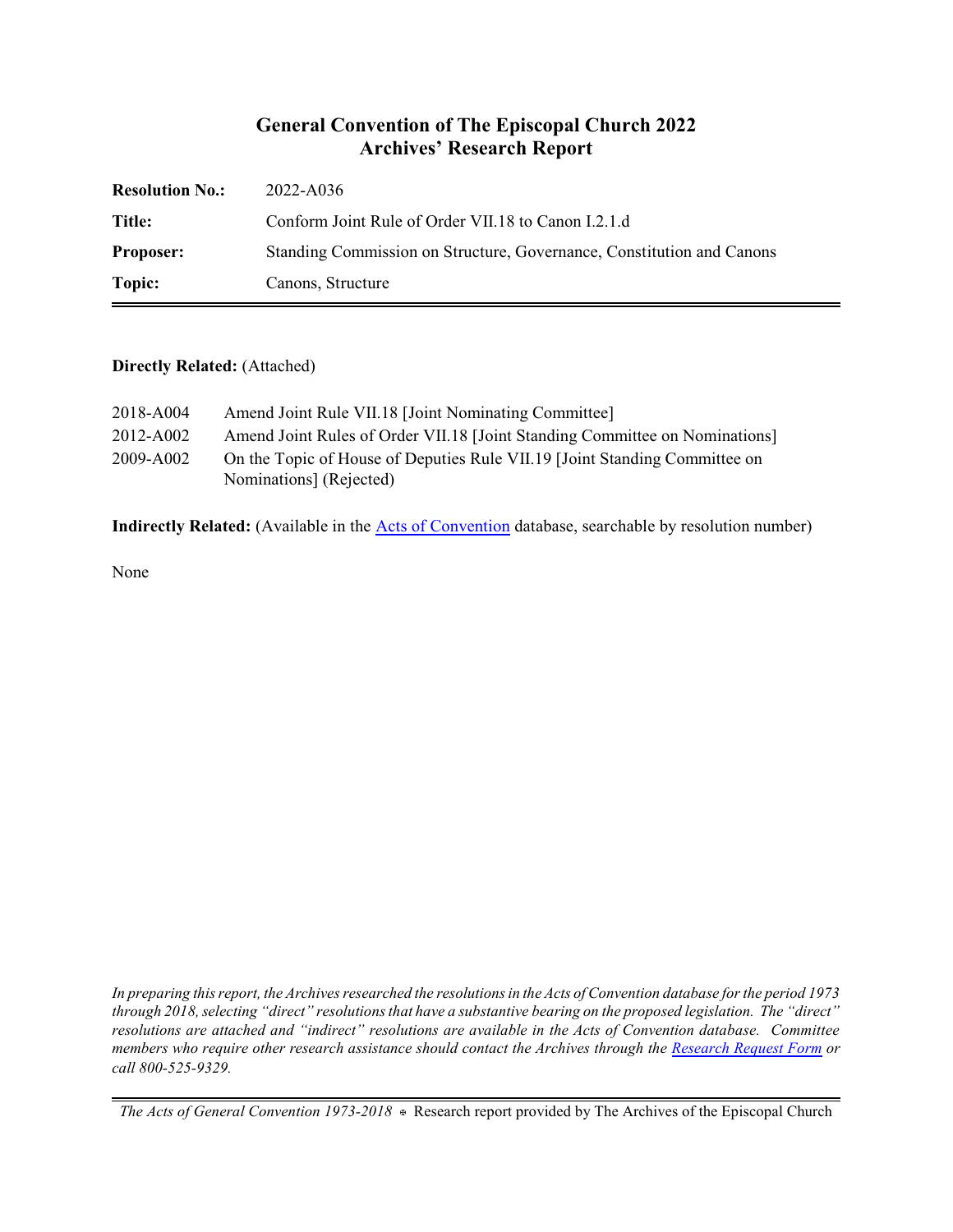# **A036 - Conform Joint Rule of Order VII.18 to Canon I.2.1.d**

#### **Final Status:** Not Yet Finalized

**Proposed by:** Standing Commission on Structure, Governance, Constitution and Canons **Requests New Interim Body**: No **Amends C&C or Rules of Order**: Yes **Has Budget Implications**: No **Cost**: **HiA:** HD **Legislative Committee Currently Assigned**: 01 - Joint Rules of Order **Completion Status:** Incomplete **Latest House Action:** N/A **Supporting Documents:** No

## **Resolution Text**

*Resolved*, the House of \_\_\_\_\_\_\_\_\_\_\_\_\_\_\_\_ concurring,

That the 80th General Convention amend Joint Rule of Order VII.18 to read as follows:

JR.VII

**18**. The Joint Standing Committee on Nominations shall be composed of three Bishops, three Presbyters, and six Lay Persons. Members who are Presbyters or Lay Persons shall have served as deputies to the most recent General Convention and will continue to serve as members of the Joint Standing Committee *through* until the next *succeeding* General Convention.

# **Explanation**

This Resolution proposes to clarify that a member of the Joint Standing Committee on Nominations serves until the end of the next succeeding General Convention.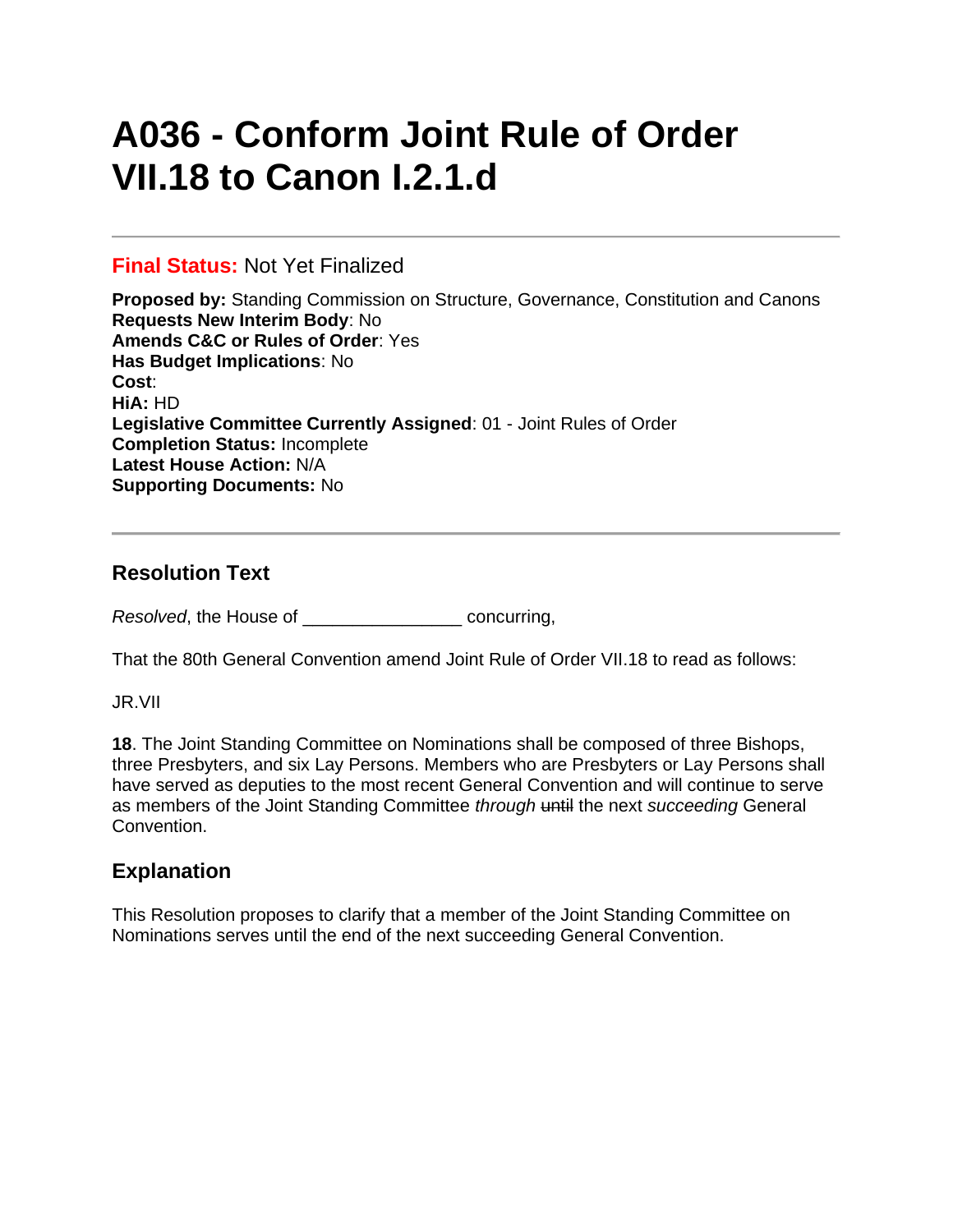| <b>Resolution Number:</b>        | 2018-A004                                            |
|----------------------------------|------------------------------------------------------|
| Title:                           | Amend Joint Rule VII.18 [Joint Nominating Committee] |
| <b>Legislative Action Taken:</b> | Concurred as Amended                                 |
| <b>Final Text:</b>               |                                                      |

THE ARCHIVES<br>of the Episcopal Church

*Resolved*, **That Joint Rule VII.18 on the Joint Standing Committee on Nominations be amended as follows:**

**18. The Joint Standing Committee on Nominations shall be composed of three Bishops, three Presbyters, and six Lay Persons. Members who are Presbyters, or Lay Persons shall be** *have served as* **deputies to the most recent General Convention and will continue to serve** *as members of the Joint Standing Committee* **if elected as either a deputy or alternate to** *until* **the next General Convention.**

**Citation:** General Convention, *Journal of the General Convention of...The Episcopal Church, Austin, 2018* (New York: General Convention, 2018), p. 366.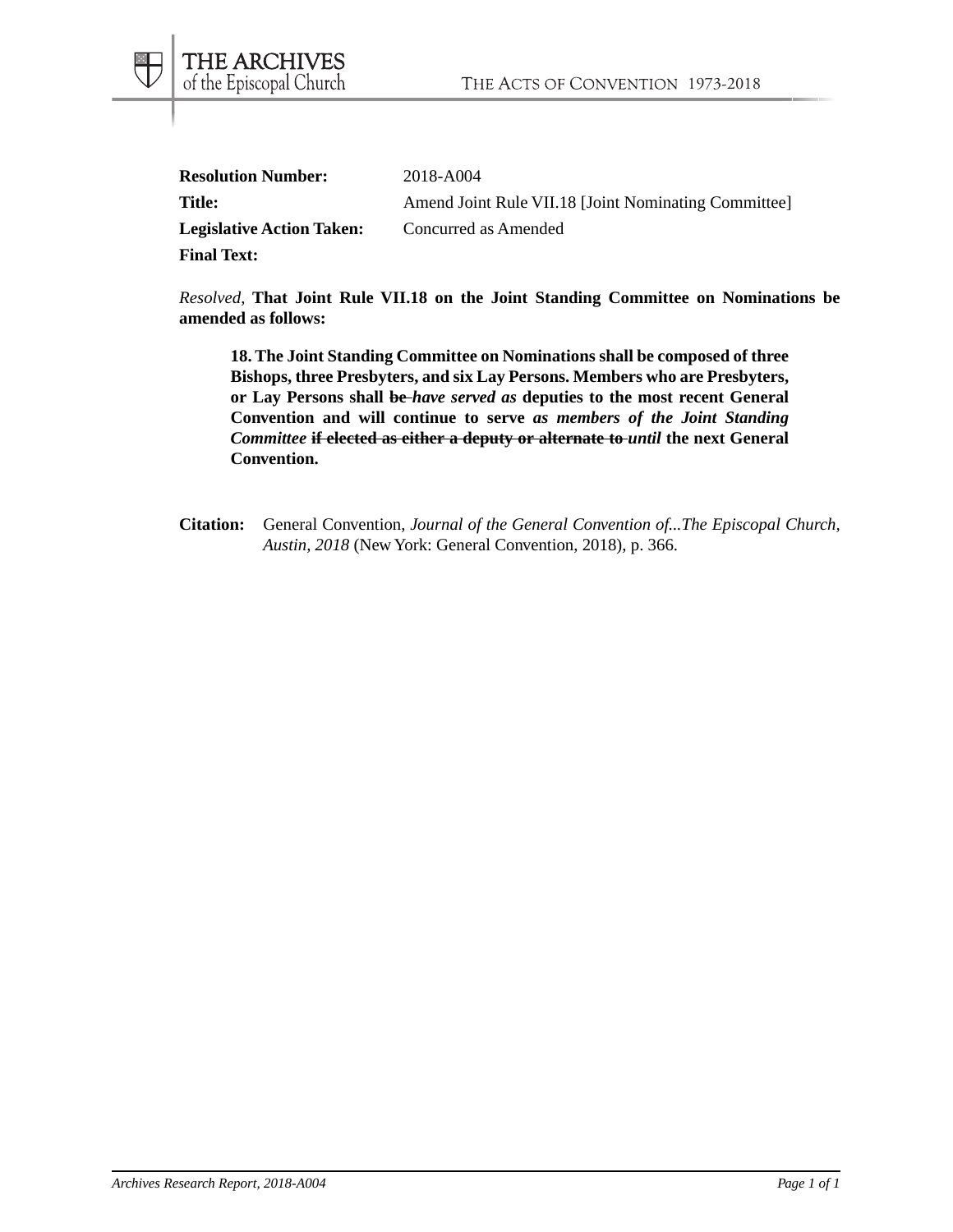| <b>Resolution Number:</b>  | 2012-A002                                                                     |
|----------------------------|-------------------------------------------------------------------------------|
| <b>Title:</b>              | Amend Joint Rules of Order VII.18 [Joint Standing Committee<br>on Nominations |
| Logiclative Action Telegre | Conquued                                                                      |

**Legislative Action Taken:** Concurred **Final Text:**

*Resolved*, **That Joint Rule VII.18 on the Joint Standing Committee on Nominations be amended as follows:**

**18. The Joint Standing Committee on Nominations shall be composed of three Bishops, three Presbyters, and six Lay Persons.** *Members who are Presbyters or Lay Persons shall be deputies to the most recent General Convention and will continue to serve if elected as either a deputy or alternate to the next General Convention.*

**Citation:** General Convention, *Journal of the General Convention of...The Episcopal Church, Indianapolis, 2012* (New York: General Convention, 2012), p. 167.